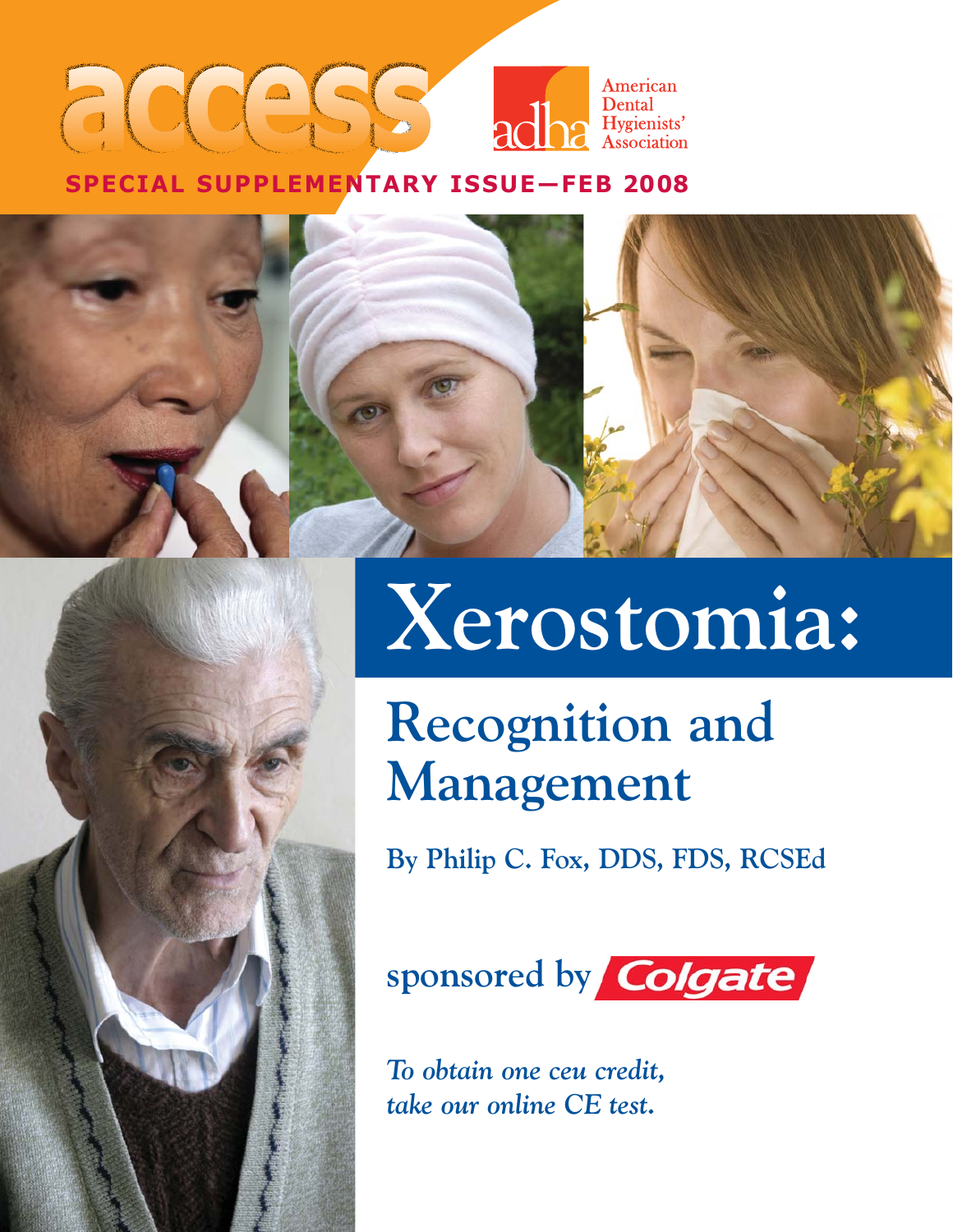## **Xerostomia: Recognition and Management**

**By Philip C. Fox, DDS, FDS, RCSEd**

#### **Introduction**

Xerostomia (dry mouth) is the subjective feeling of oral dryness. It is important to recognize that xerostomia is not a diagnosis, but a symptom with multiple possible causes. Although dry mouth is most frequently associated with altered salivary gland function, there are other etiologies for this oral issue. It is important to perform a complete evaluation of the patient with dry mouth, determining, if possible, the cause of the xerostomia so that appropriate management can be instituted in a timely manner. The patient with xerostomia who has salivary gland hypofunction is at risk for many oral complications and it is critical to institute appropriate preventive measures. Xerostomia may also be a consequence of systemic disease, and early recognition may aid in treatment. This monograph will review methods of evaluation for xerostomia and practical measures for management of the patient with dry mouth.

#### **Epidemiology and Etiology of Xerostomia**

Xerostomia is a common oral concern for many patients. It is estimated that up to 10 percent of the general population experiences persistent oral dryness.**1,2** Xerostomia is more frequent with increasing age, and over 25 percent of elders complain of daily dryness.**<sup>3</sup>** That percentage is even higher in institutionalized elders. However, it should be recognized that xerostomia is not a result of aging per se, and should not be dismissed as such. Salivary function in healthy, non-medicated elders does not vary significantly from younger individuals. It is believed that the increased frequency of dryness complaints with aging is a result of systemic disease and medication use, both more common in elders and both associated with xerostomia.**<sup>4</sup>**

As noted earlier, there are non-salivary causes of xerostomia. These include conditions in which there are alterations of oral mucosal sensation or central cognitive changes, such as



**Philip C. Fox, DDS, FDS, RCSEd, received his BA and DDS degrees from Columbia University and completed training in oral and maxillofacial surgery at Harlem Hospital Center, New York, N.Y. and a fellowship in oral medicine at the National Institutes of Health in Bethesda, Md. He was a member of the National Institute of Dental and Craniofacial Research, National Institutes of Health, for 22 years, serving as chief of the Clinical Investigations Section, Gene Therapy and Therapeutics Branch, and as clinical director of the Intramural Research Program. At present, he is a visiting scientist at the Department of Oral Medicine, Carolinas Medical Center, in Charlotte, N.C., and an independent biomedical consultant focusing primarily in the area of clinical trial design and analysis. He is a diplomate of the American Board of Oral Medicine.**

This xerostomia supplement to *Access* magazine was funded by an educational grant sponsored by the Colgate Oral Pharmaceuticals Division of Colgate-Palmolive Company.

This supplement can also be accessed online at www.adha.org/CE\_courses/

To obtain one hour of continuing education credit, complete the test at www.adha.org/CE\_courses/coursexxxxxx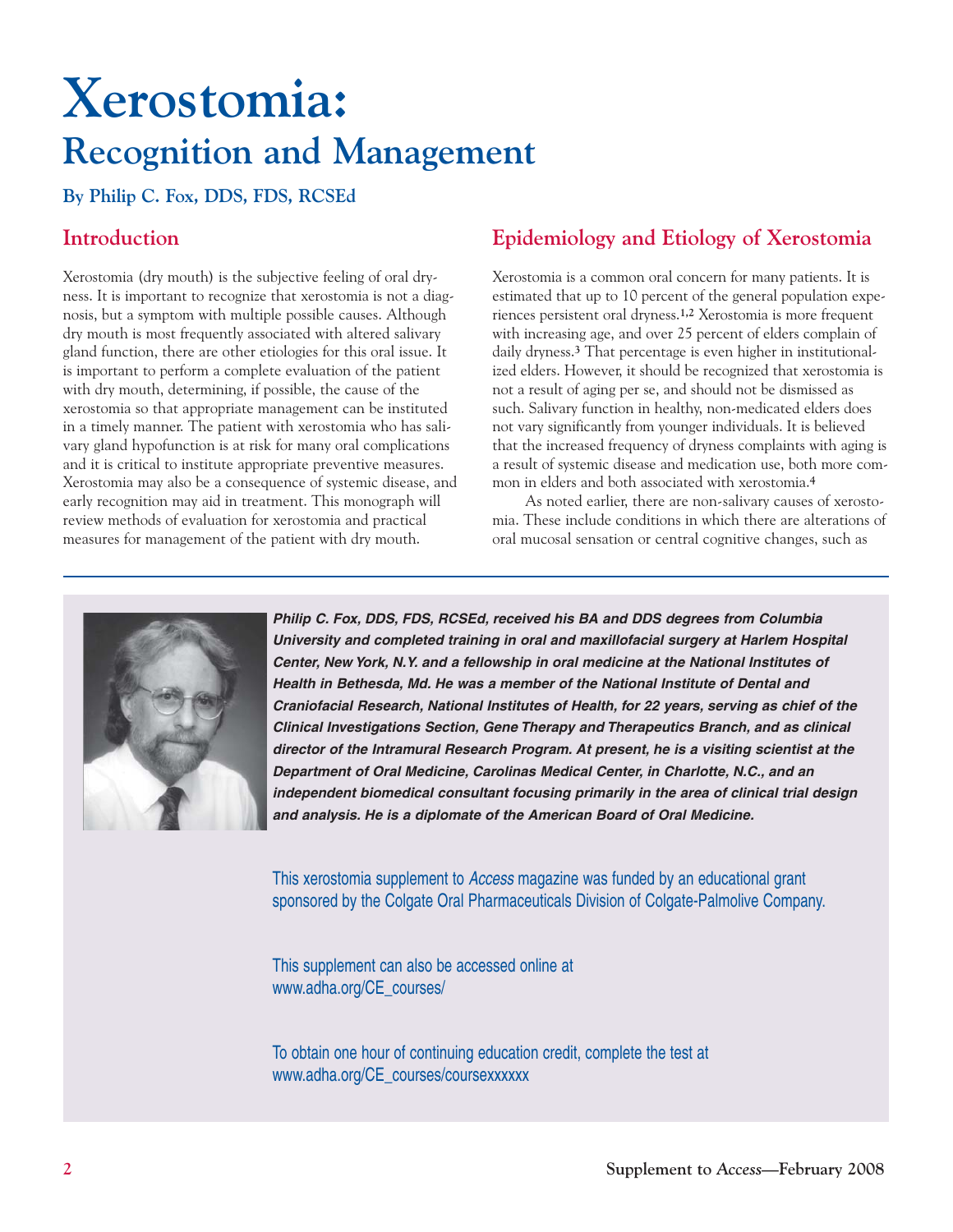following a cerebral vascular accident (stroke). Dryness has been associated with depression, even in the absence of recognizable changes in salivary function. The most common causes of xerostomia, however, are conditions or circumstances that result in alterations in salivary gland function, either quantitative or qualitative.**<sup>1</sup>**

The most frequent cause of dry mouth complaints is the use of prescription drugs. There are hundreds of pharmaceuticals that have xerostomia as a side effect.**5,6** The salivary glands are stimulated strongly by cholinergic agents. Therefore, anti-cholinergic medications, such as antihistamines, are most likely to cause decreased salivary output and xerostomia.**<sup>5</sup>** However, many other classes of medications, including sedatives, antipsychotics, antidepressants and diuretics are associated with xerostomia. Interestingly, many herbal preparations may induce complaints of oral dryness, and patients should always be questioned about non-prescription drug use.**<sup>7</sup>** Examples of commonly used preparations include members of the Labiatae family (specifically all the salvias), capsicum, garlic, Ginkgo biloba, and St. John's Wort (Hypercicum perforatum). Herbal preparations with strong diuretic properties, such as stinging nettle (Urtica dioica) and dandelion (Taraxacum officinale) also may lead to complaints of dry mouth. Caffeine is well recognized as a cause of xerostomia.**<sup>8</sup>** As many as 25 million persons in the United States may experience xerostomia as a result of medication use.

#### **The most frequent cause of dry mouth complaints is the use of prescription drugs.**

There are also medical therapies that result in xerostomia. Radiotherapy to the head and neck region that includes the salivary glands in the treatment fields can lead to significant and persistent dry mouth. This is an expected complication at exposure levels above 5200 cGy.**9,10** Systemically administered radionuclides, such as <sup>131</sup>I for treatment of thyroid cancer, are a recognized cause of dry mouth, particularly when re-treatment is required.**<sup>11</sup>** Bone marrow transplantation also may have xerostomia as a side effect, due to the salivary gland involvement in graft-versus-host disease.**<sup>12</sup>**

Another major cause of xerostomia is systemic disease. There are a large number of conditions that can affect salivary gland function and lead to complaints of dryness, including diabetes, thyroid disorders, cystic fibrosis and connective tissue diseases.**<sup>13</sup>** The most prominent of the connective tissue diseases is Sjögren's syndrome, an autoimmune condition that may affect up to 4 million people in the United States. Xerostomia is one of the hallmark symptoms in Sjögren's syndrome, experienced by over 95 percent of patients.**<sup>14</sup>** Patients experience a number of dryness complaints in addition to xerostomia. These include eye, nose, throat, skin and vaginal dryness. Since complaints of oral dryness typically do not appear until salivary function has been reduced by approximately 50 percent,**<sup>15</sup>** more than a single gland must be affected

#### **Table I. Systemic Conditions that May Have Xerostomia as a Symptom**

Autoimmune connective tissue disorders • Sjögren's syndrome, primary and secondary Granulomatous diseases • sarcoidosis, tuberculosis Graft-versus-host disease Cystic fibrosis Bell's palsy Diabetes (poorly controlled) Amyloidosis Human immunodeficiency virus infection Thyroid disease • hypo- and hyper-thyroidism Late stage liver disease Affective disorder Eating disorders and malnutrition anorexia, bulemia, dehydration

for xerostomia to manifest. This emphasizes that dryness resulting from salivary dysfunction is usually indicative of systemic involvement. Table I provides a fuller listing of systemic conditions with xerostomia as a possible symptom.

#### **Diagnosis of Xerostomia**

IT IS CRITICAL THAT ORAL health care practitioners recognize xerostomia and salivary gland dysfunction in their patients, as saliva plays an essential role in protection of oral hard and soft tissues and support of oral functions.**<sup>16</sup>** One should follow a systematic assessment approach to the patient with xerostomia: listen for and elicit symptomatic complaints, examine for oral signs of salivary gland dysfunction and evaluate salivary gland function.

The most frequently voiced complaint is a feeling of dryness of all the oral mucosal surfaces, including the throat. Additionally, patients may report difficulty in chewing, swallowing, or speaking. A need to drink fluids to help swallow while eating or an inability to swallow dry foods is also common. Many patients will carry fluids at all times for comfort and to aid in speaking and swallowing. Pain is often reported, and the oral mucosa may be sensitive to spicy or coarse foods, which may limit the patient's diet and enjoyment of meals. Patients may report that their lips and the oral mucosa 'stick' to their teeth. The salivary glands may swell intermittently or chronically. Removable denture wearers commonly report problems with retention and mucosal damage due to lack of lubrication. When denture adhesives are used, they may not fully develop their adhesive and retentive properties through failure to hydrate adequately. Patients should also be questioned concerning dryness in other areas. Eye, throat, nasal, skin or vaginal dryness, in addition to xerostomia, may be indicative of a systemic condition, such as Sjögren's syndrome.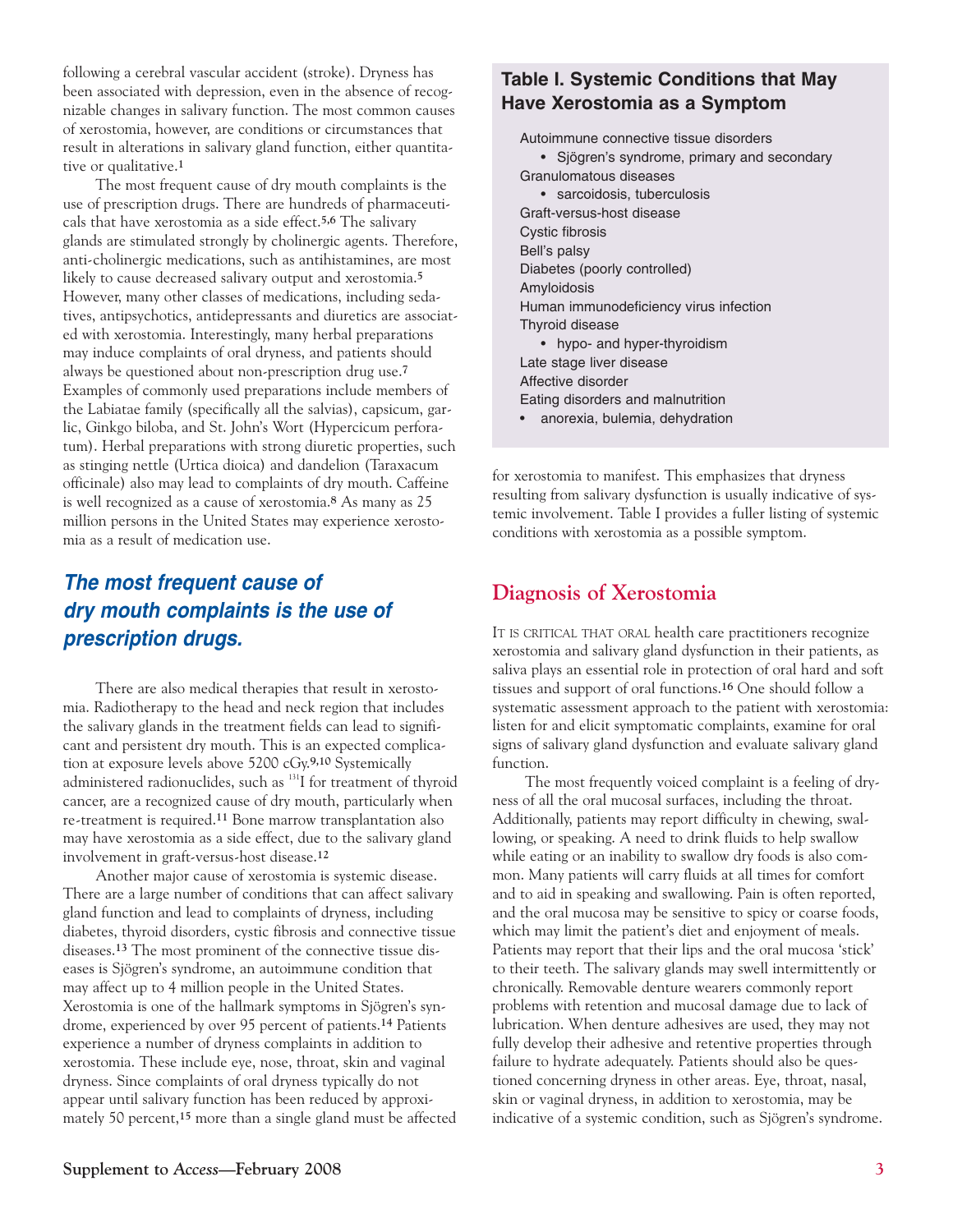

*Figure 1. Dry mouth associated with Sjögren's syndrome. The tongue is dry and pale and has lost papillation of the surface.*

It is recognized that the severity of xerostomia is poorly correlated with salivary gland function. Some individuals tolerate marked (or almost complete) lack of salivation with few complaints, while for others, modest decreases in salivary output may trigger severe complaints of dry mouth and oral discomfort. The reasons for this poor correlation are unclear and reflect a lack of knowledge about the elements necessary for oral comfort. Although subjective dryness does not correlate well with measurable salivary gland dysfunction, some symptoms have been found to have predictive value.**<sup>17</sup>** When xerostomia is reported, patients should be questioned in greater detail about its nature, frequency and duration. If questioning reveals difficulties with oral activities dependent on adequate salivation, such as chewing and swallowing, it is likely that salivary function is diminished.

#### **Clinical Assessment of Xerostomia**

On examination, the patient with xerostomia due to reduced salivary gland function usually has obvious signs of mucosal dryness.**<sup>1</sup>** The lips may be cracked, peeling and atrophic; the buccal mucosa pale and corrugated in appearance; and the tongue smooth and reddened with loss of papillation (Figure 1). The oral mucosa may appear reddened, thinner and more fragile. There is often a marked increase in erosion and dental caries, particularly at the gingival margin, and even cusp tip involvement. The decay may be rapid and progressive even in the presence of excellent oral hygiene (Figure 2). One should consider whether the caries' history and current condition are consistent with the patient's oral hygiene. Candidiasis, most frequently of the erythematous form, is frequent and may contribute to mucosal sensitivity. The salivary glands should be examined for enlargement, changes in texture, and pain and also to determine if saliva can be expressed from the main excretory ducts. The saliva should be clear, watery and copious. A cloudy exudate may be a sign of bacterial infection, although some patients with very low salivary output will have opaque secretions that are sterile.



*Figure 2. The lips, tongue and all mucosal surfaces are dry in this patient with Sjögren's syndrome. Note also the erosion and the presence of epithelial debris on the teeth, a sign of diminished salivary secretions.* 

In addition to these physical effects on the oral cavity, a patient's quality of life is severely impacted.**18,19** Since adequate salivary function is important to support alimentation and communication, salivary gland dysfunction and xerostomia may adversely affect some of our most critical activities of daily living. Salivary gland function should be assessed in the patient with xerostomia. This may be done easily in an office setting by determining the total unstimulated output of saliva, termed the whole saliva flow rate. Whole saliva is the mixed fluid contents of the mouth. Using the expectoration model, the patient allows saliva to accumulate in the mouth and then expectorates into a pre-weighed graduated cylinder every 60 seconds, for 5 to 15 minutes.**<sup>20</sup>** To insure an unstimulated sample, patients should refrain from eating, drinking, oral hygiene or smoking for 90 minutes prior

to the collection. While inter-individual variability makes it difficult to determine a "normal" value for salivary output, there is agreement on the minimal values necessary to consider salivary output normal. Unstimulated whole saliva flow rates of <0.1 mL/min are considered abnormally low and indicative of marked salivary hypofunction.**<sup>21</sup>** It is important to recognize that output higher than that amount does not guarantee that function is normal. For some individuals, this may be a markedly reduced value. However, this value represents a generally accepted lower limit of normal and is a useful guide for the clinician. Using a well-defined, standardized, and clearly documented procedure for collection will allow meaningful comparisons to published material and with repeat measures in an individual over time.

The composition of the collected saliva may be analyzed (sialochemistry). Over 60 components have been identified in saliva.**<sup>22</sup>** There is increasing interest in salivary diagnostics for systemic and oral diseases.**<sup>23</sup>** Saliva is used currently for determining blood alcohol levels, smoking and drugs of abuse as well as for HIV testing and detection of exposure to other microbes. Using newer genomic and proteomic techniques, researchers have begun to identify possible salivary biomarkers for a number of oral and systemic conditions. This is a rapidly expanding area of investigation.

Salivary function and gland integrity also can be examined with technetium (Tc) pertechnetate scintiscanning. Uptake of intravenously injected <sup>99</sup>mTc tracer from the blood into the glands and subsequent secretion into the oral cavity can be monitored with a gamma camera. Salivary scintiscans correlate well with salivary function and can be used in clinical studies to monitor changes in function following interventions.**<sup>24</sup>**

Tumors and structural alterations in the salivary glands can be visualized with sialography, ultrasonography, MRI or CT imaging.**<sup>25</sup>** These techniques are useful to detect salivary stones (sialoliths), duct blockage, constriction or damage, tumors and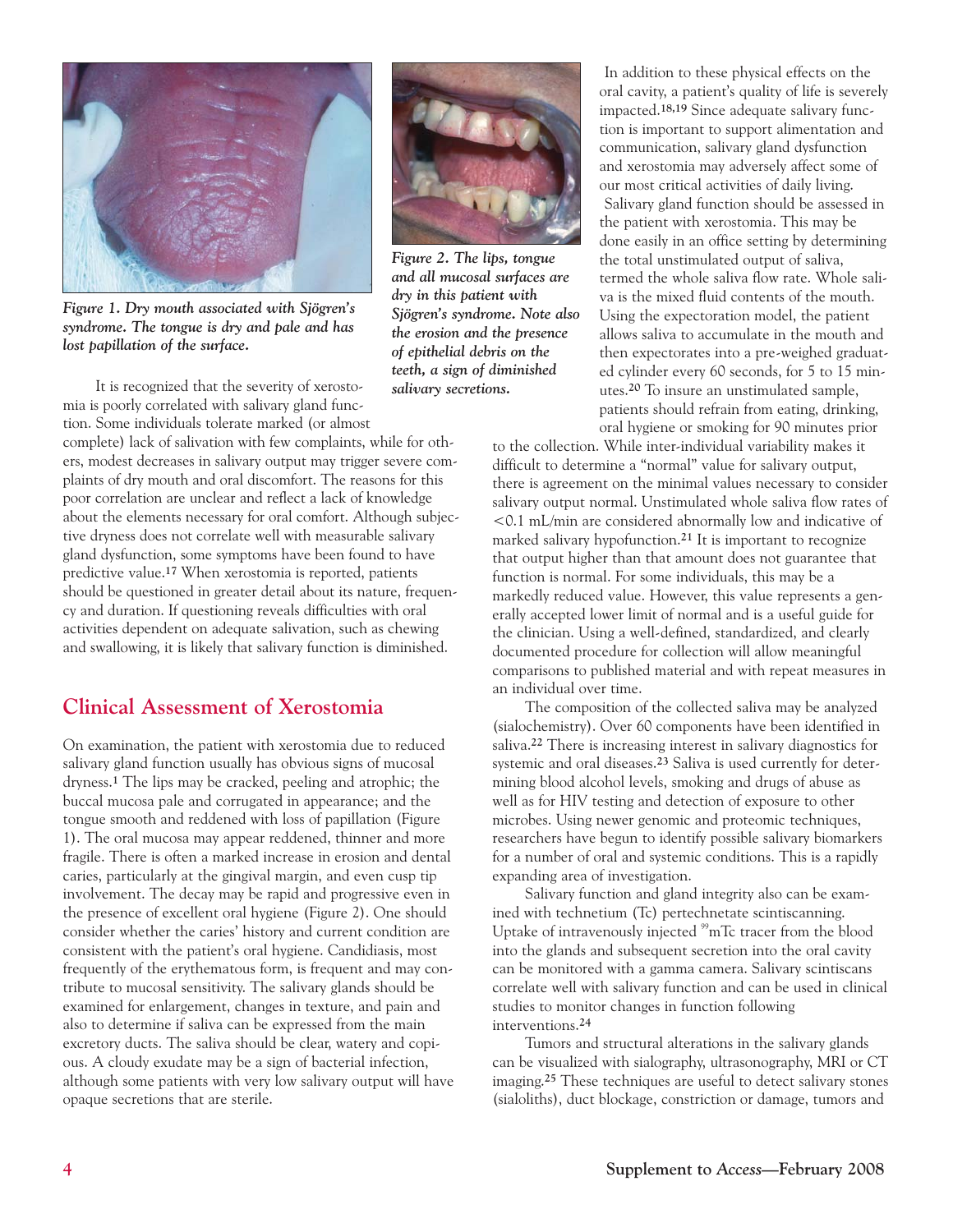cysts. These are not functional measures, but are useful for diagnosis of salivary dysfunctions.

Biopsy of the salivary glands can be done as well. The most common procedure is biopsy of the minor salivary glands of the lower lip. Minor glands are abundant in this region and can be removed with minimal morbidity.**<sup>26</sup>** Characteristic changes are seen in these glands with Sjögren's syndrome. The labial minor salivary gland biopsy is considered the best sole diagnostic criterion for the salivary component of Sjögren's syndrome.**<sup>27</sup>**

Laboratory studies may be helpful in the diagnosis of Sjögren's syndrome. Patients often have characteristic autoimmune alterations in the blood, including the presence of autoantibodies directed against SS-A (Ro) and SS-B (La), antinuclear antibodies and elevated immunoglobulins.

Using a systematic evaluation approach, the cause of dry mouth complaints can be identified in about 80 percent of patients. The remainder of patients are characterized as having idiopathic xerostomia, but still require palliative care for symptomatic relief.

#### **Dental Hygienists' Role and Management of Xerostomia**

THE DENTAL HYGIENIST HAS AN important role in recognition and management of the patient with xerostomia. With careful attention and regular management, most patients will achieve increased oral comfort and oral complications can be minimized.

Management may be viewed as a series of goals: to provide symptomatic relief of dryness complaints; to institute appropriate preventive measures; to treat any ongoing oral problems; if salivary function is decreased, to stimulate remaining function; and to address the underlying disease process. Management of xerostomia is a team process, involving the dentist, the dental hygienist and the patient's physicians. Effective communication is essential for optimal patient care.

Management starts with methods to relieve symptoms. These approaches are useful for any patient with dry mouth complaints, regardless of the cause. Frequent sips of water will help to relieve dryness, ease swallowing, hydrate tissues and cleanse the mouth. As noted earlier, many patients with dry mouth carry water with them at all times, and this should be encouraged. Oral rinses and mouthwashes, gels, sprays and artificial salivas are frequently used and may reduce discomfort and improve function transiently. The dental hygienist should advise the patient to use oral care products that have been specifically formulated for a dry mouth; that is, without alcohol, using only mild detergents and flavorings, having a neutral or alkaline pH, containing no sugar and with added lubricants. The use of chewing gums, lozenges, candies or mints may provide symptomatic relief by stimulating salivation, but they must be sugar-free and non-acidic. Products containing xylitol as a sweetening agent should be encouraged, as xylitol has been shown to have anti-caries properties.

For dry lips, a hydrating cream or ointment may help relieve symptoms. Use of products with aloe vera or vitamin E should be encouraged. Highly flavored toothpastes should be avoided because they may irritate the dry mucosa and cause pain or sensitivity. A diet that contains moisture-rich foods and not hot or spicy foods may be more comfortable for the patient. Alcohol and caffeine may produce further drying and should be avoided or used only in limited quantities. In addition to its other negative health consequences, smoking may be drying and irritating to the mucosa and should be avoided. An increase in environmental humidity is exceedingly important. Patients, especially in the wintertime, often experience a worsening of their symptoms. Use of room humidifiers, particularly at night, may improve discomfort markedly.

Preventive measures are necessary to minimize oral hardand soft-tissue damage. Patients should be seen by the dental hygienist on a frequent recall schedule of at least three times per year, until symptoms are minimized and dental caries is controlled. They must be instructed in and practice vigilant home oral hygiene. Patients should brush with fluoride toothpaste after each meal. At a minimum, rinsing the mouth immediately after eating to remove food debris is beneficial. Advice on diet is critical. Hygienists must stress the importance of extremely low sugar intake, the use of sugar-free substitutes and the avoidance of sticky, carbohydrate-rich foods to minimize the caries risk. Patients should also be aware of the increased risk of tooth wear. Patients must be careful not to consume acidic foods and beverages in excess (e.g. carbonated sodas) in an effort to relieve symptoms. Remineralizing mouth rinses are now available and their use should be encouraged.

**Hygienists must stress the importance of extremely low sugar intake, the use of sugar-free substitutes and the avoidance of sticky, carbohydrate-rich foods to minimize the caries risk.**

Patients with dry mouth have an increased risk of fungal infections. Consumption of sugar-free yogurt containing active yeast cultures may help to control oral fungal populations. If a fungal infection is present, appropriate antifungal treatments should be started. Due to the salivary dysfunction, treatment may be prolonged and re-treatment is frequently required. A therapeutic agent should be selected that does not contain sugar as a flavoring agent, as is common in many antifungal lozenges. Nystatin rinses may be prepared by a pharmacist from powder without the added flavoring ingredient(s).

Dental caries management is based on the severity of salivary dysfunction and the observed caries rate. All patients with xerostomia should use some supplemental fluoride, in addition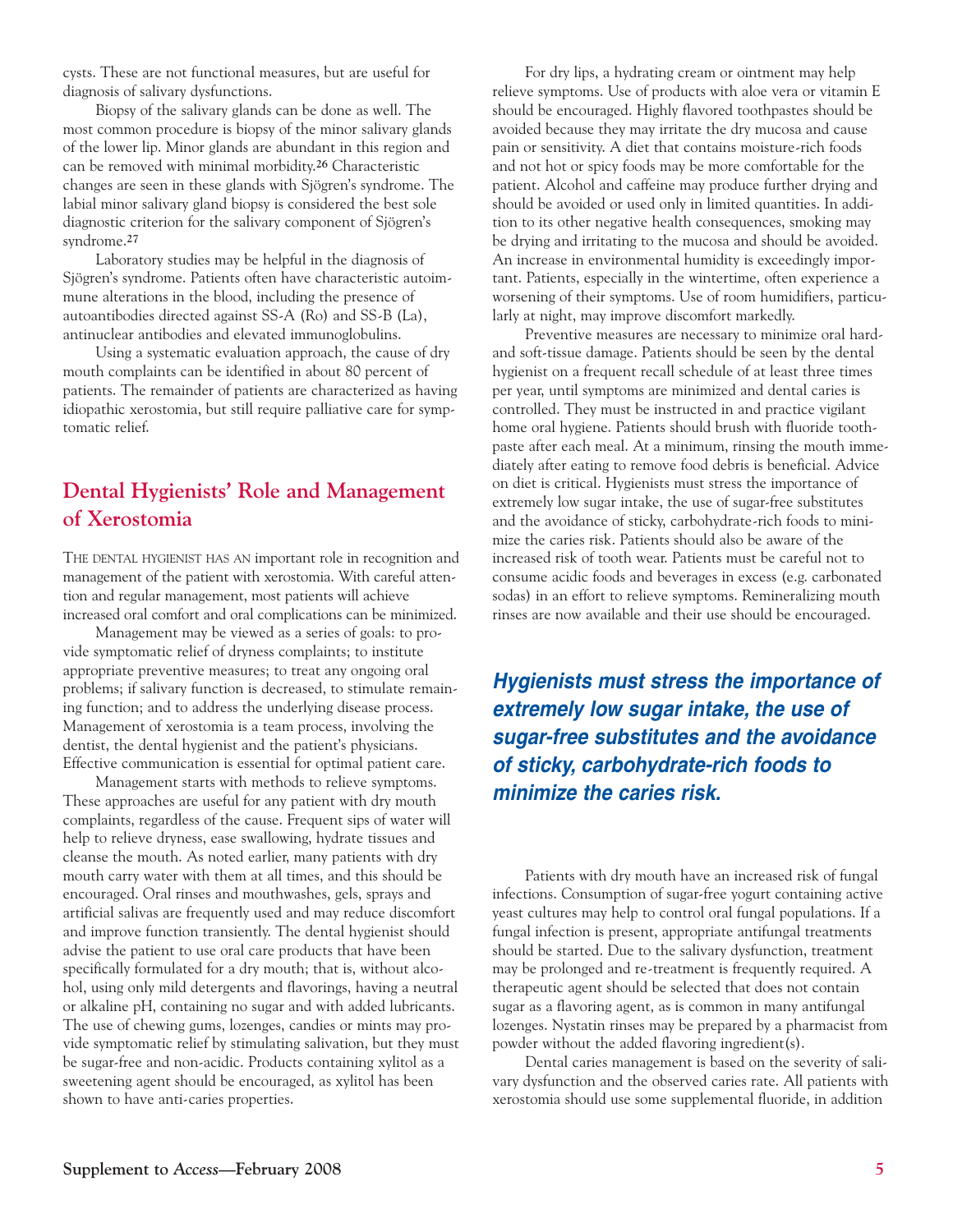to a fluoride-containing toothpaste. Selection of the type, dose and frequency of application should be made in consultation between the dentist, the dental hygienist and the patient. Often a combination of office-applied and home-based fluoride treatments is optimal.

Stimulating salivary gland flow is effective for relief of dryness symptoms and provides the myriad benefits of natural saliva. Chewing will stimulate salivary flow effectively, as will sour tastes. The combination of chewing and taste, as provided by gums or mints, can be very effective in relieving symptoms for patients who have remaining salivary function. As noted, however, patients must be told not to use products containing sugar as a sweetener. Electrical stimulation of the salivary glands has been attempted, but application is a challenge and the results have been modest at best. Presently, newer devices are being investigated and show promise for the future.**<sup>28</sup>**

Systemic drugs, termed secretogogues, may be prescribed. The Food and Drug Administration (FDA) has approved two medications for the relief of dry mouth symptoms in Sjögren's syndrome: pilocarpine (Salagen® ) and cevimeline (Evoxac® ).**29- <sup>31</sup>** These medications are parasympathomimetic, muscarinic agonists, which induce a transient increase in salivary output and statistically significant improvement in complaints of oral dryness. Common side effects of both medications include sweating, flushing, urinary incontinence and gastrointestinal discomfort. While rarely severe or serious, side effects are frequent, which may limit the usefulness of these agents in some individuals. Parasympathomimetics are contraindicated in patients with uncontrolled asthma, narrow-angle glaucoma, and acute iritis and should be used with caution in patients with significant cardiovascular disease, Parkinson disease, asthma and chronic obstructive pulmonary disease. Pilocarpine is recommended at a dosage of 5 mg up to four times daily, while cevimeline is prescribed at 30 mg three times daily. These medications are widely used and provide significant relief of dryness complaints in many patients. Pilocarpine has also been approved for treatment of xerostomia related to head and neck radiotherapy.

A number of different approaches have been attempted to address the underlying disease process and therefore improve salivary gland dysfunction, particularly in Sjögren's syndrome. Current studies are targeting specific biologic pathways to modify the underlying autoimmunity.

Very low dose interferon-alpha, 150 or 450 IU once or three times a day orally, has been studied in primary Sjögren's syndrome. Use of 150 IU interferon-alpha three times daily resulted in increased stimulated whole salivary flow rates at 12 weeks compared to placebo.**<sup>32</sup>** A subsequent phase 3 trial at this dose found increased unstimulated salivary function compared to placebo at 24 weeks. However, the co-primary endpoints of stimulated whole saliva flow and oral dryness were not significantly improved relative to placebo,**<sup>33</sup>** and further clinical studies will be necessary.

Another approach has been to modify the inflammatory cytokine pathway, specifically targeting tumor necrosis factor alpha (TNF $\alpha$ ). Anti-TNF $\alpha$  agents, including infliximab,

entanercept and thalidomide, which have shown benefit in rheumatoid arthritis and lupus erythematosus, have shown no significant efficacy in randomized controlled trials in Sjögren's syndrome.**34-36**

At present, there is interest in modulation of B-cell activation. As there is well-documented B-cell hyperreactivity in Sjögren's syndrome, this approach may have an impact on the underlying disease. Rituximab is a humanized monoclonal antibody that binds specifically to the CD20 antigen, which is present on B lymphocytes and is involved in cell activation. In an open-label study, improvements in symptoms of dry mouth and salivary gland function were demonstrated.**<sup>37</sup>** Although these results are promising, a randomized controlled trial is necessary before recommendation of this treatment option for Sjögren's syndrome. A recent open-label trial looked at an anti-CD22 monoclonal antibody and reported very promising results in Sjögren's syndrome.**<sup>38</sup>** Further studies are anticipated.

**Management of xerostomia requires a team approach. The dentist and dental hygienist should work together closely to minimize the patient's dryness complaints and to preserve and protect the oral tissues. Patient education is key.**

Management of xerostomia requires a team approach. The dentist and dental hygienist should work together closely to minimize the patient's dryness complaints and to preserve and protect the oral tissues. Patient education is key. The dental team needs to explain the oral sequelae of dry mouth and the problems and issues patients may encounter in their daily lives. The oral condition needs to be assessed and monitored closely, and issues such as oral hygiene care and diet should be emphasized. Consultation with the patient's physician is indicated if, for example, the xerostomia appears to be related to medication use. In this case, discussion of alternative medications or dosing regimens to minimize xerostomia is indicated. If systemic disease is suspected as the underlying cause of salivary dysfunction, patients should be referred to their physician or an appropriate specialist without delay. Ongoing review and monitoring of the patient's oral and general health are important for optimal management.

#### **Summary and Conclusions**

Awareness and recognition of xerostomia are essential in order to help patients minimize dryness symptoms, to institute preventive measures and to limit oral complications. The dental hygienist has the opportunity to ask every patient if they are